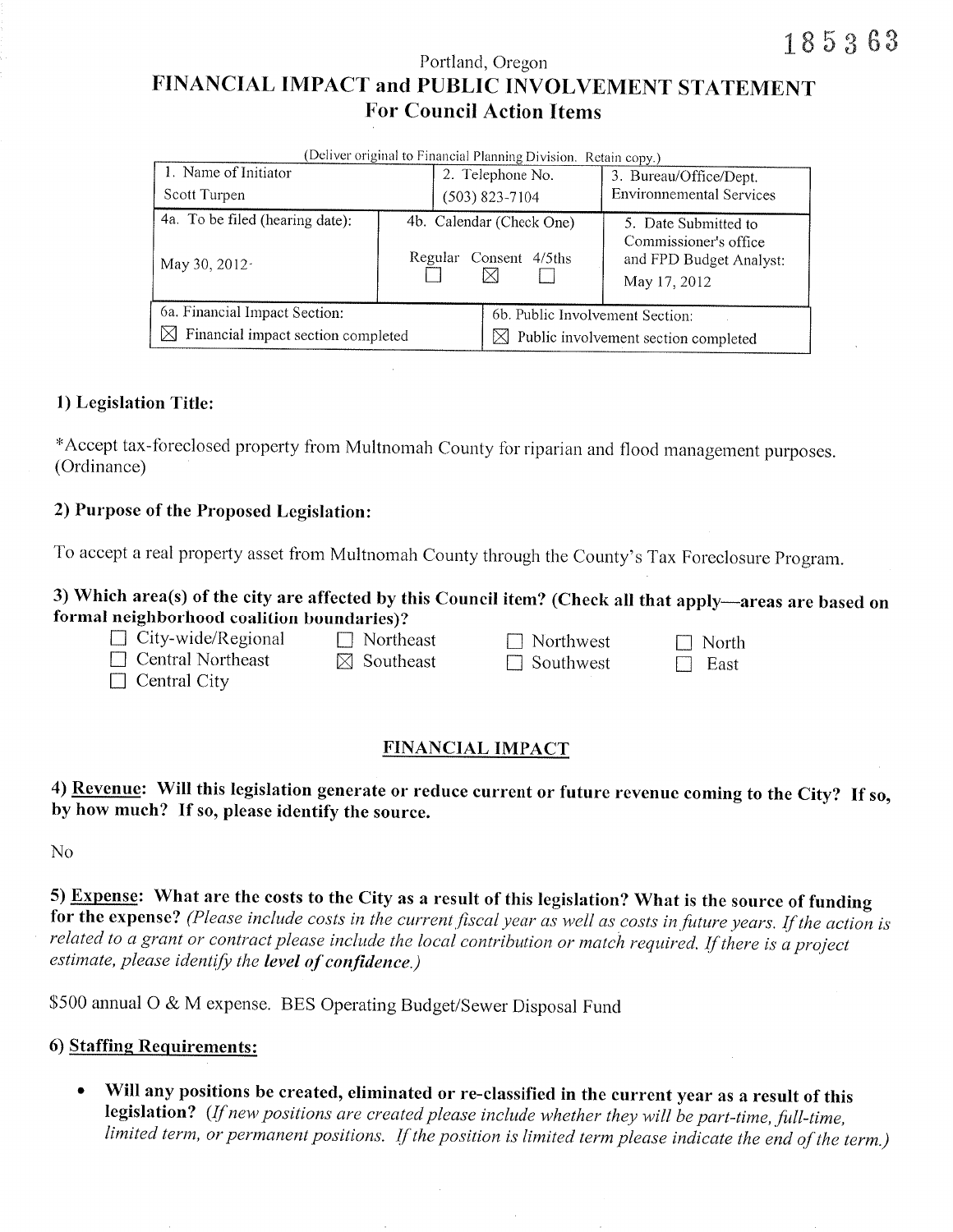None

Will positions be created or eliminated in future years as a result of this legislation?  $\bullet$ 

N<sub>o</sub>

# (Complete the following section only if an amendment to the budget is proposed.)

7) Change in Appropriations (If the accompanying ordinance amends the budget please reflect the dollar amount to be appropriated by this legislation. Include the appropriate cost elements that are to be loaded by accounting. Indicate "new" in Fund Center column if new center needs to be created. Use additional space if needed.)

| Fund | Fund<br>Center | Commitment  <br><b>Item</b> | Functional Area   Funded Program | Grant | Sponsored<br>Program | Amount |
|------|----------------|-----------------------------|----------------------------------|-------|----------------------|--------|
|      |                |                             |                                  |       |                      |        |
|      |                |                             |                                  |       |                      |        |
|      |                |                             |                                  |       |                      |        |
|      |                |                             |                                  |       |                      |        |

[Proceed to Public Involvement Section — REQUIRED as of July 1, 2011]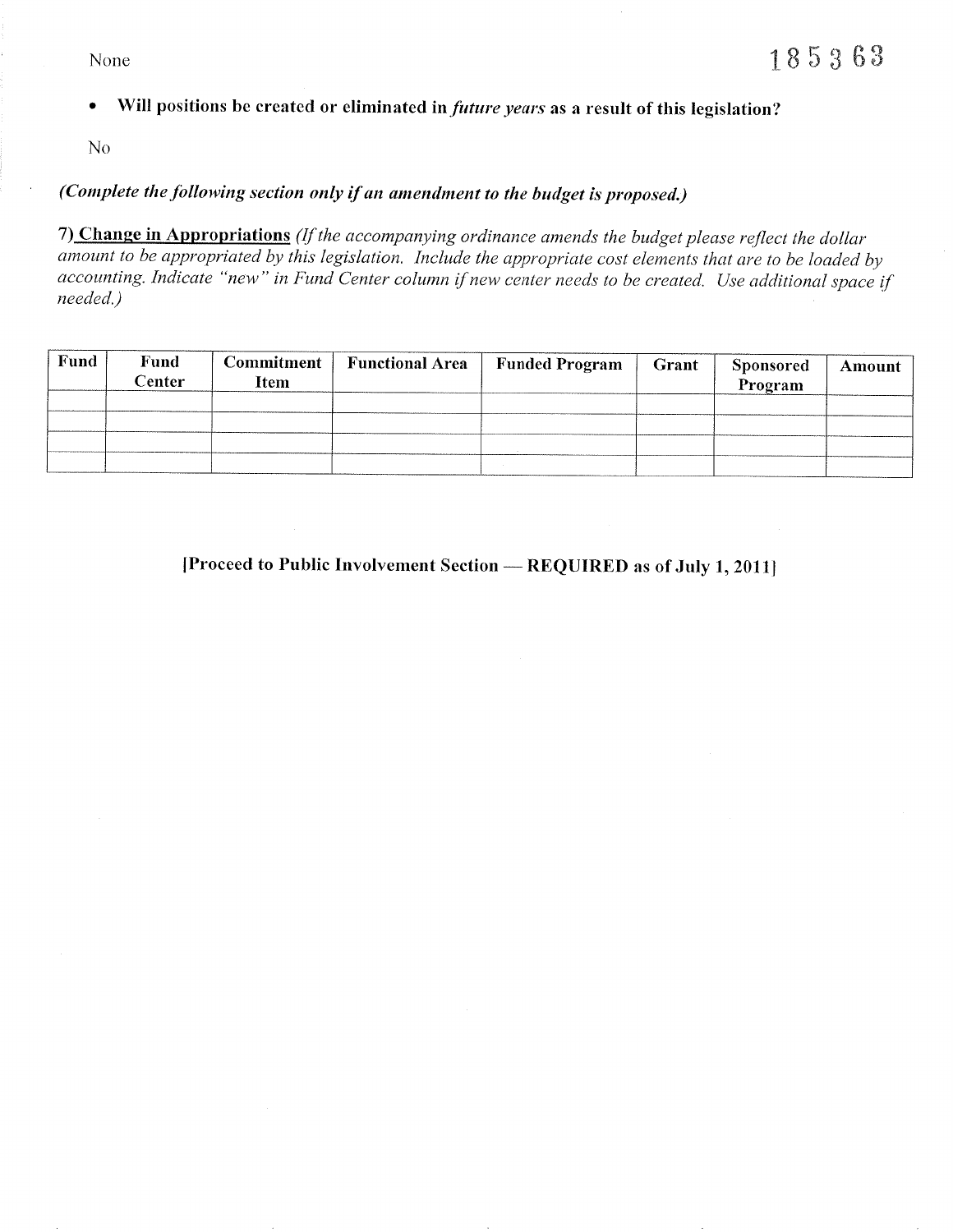#### PUBLIC INVOLVEMENT

8) Was public involvement included in the development of this Council item (e.g. ordinance, resolution, or report)? Please check the appropriate box below:

- $\Box$  YES: Please proceed to Question #9.
- $\boxtimes$  NO: Please, explain why below; and proceed to Question #10.

9) If "YES," please answer the following questions:

a) What impacts are anticipated in the community from this proposed Council item?

b) Which community and business groups, under-represented groups, organizations, external government entities, and other interested parties were involved in this effort, and when and how were they involved?

c) How did public involvement shape the outcome of this Council item?

d) Who designed and implemented the public involvement related to this Council item?

e) Primary contact for more information on this public involvement process (name, title, phone, email):

10) Is any future public involvement anticipated or necessary for this Council item? Please describe why or why not.

No, this legislation covers a routine business transaction between governmental organizations, has no monetary exchange, and does not directly impact any neighboring properties or the community at large.

APPROPRIATION UNIT HEAD (Typed name and signature)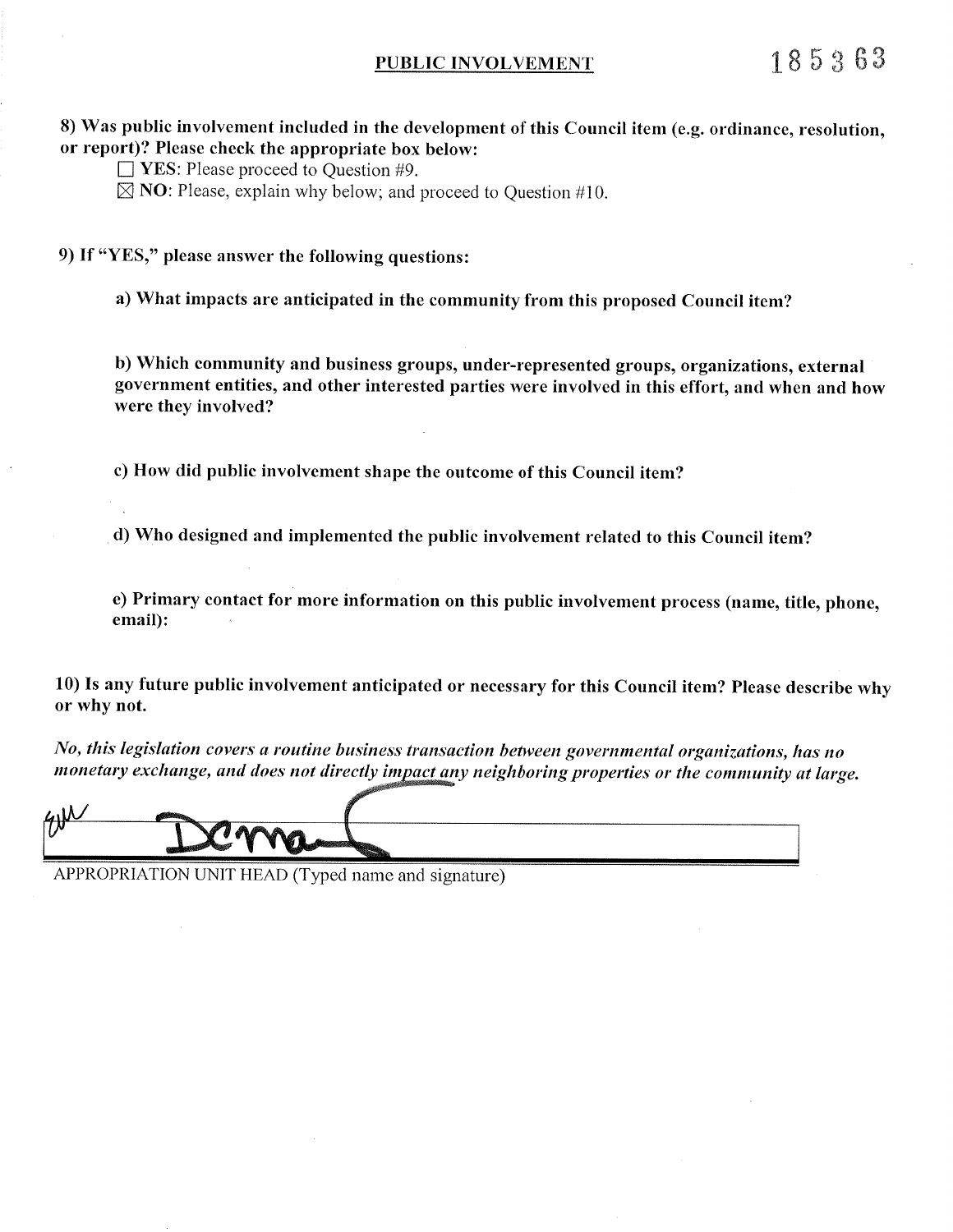

1120 SW Fifth Avenue, Room 1000, Portland, Oregon 97204 • Dan Saltzman, Commissioner • Dean Marriott. Director

CITY OF PORTLAND<br>JVIRONMENTAL SERVIC

### City Council Agenda Item **Staff Supplemental Report**

#### TO: Commissioner Dan Saltzman THROUGH: Matt Grumm or Amy Trieu

FROM: Scott Turpen

DATE: May 10, 2012

RE: Property acquisition from Multnomah County

Requested Council Hearing Date: May 30, 2012

L. **RECOMMENDATION** 

> Accept tax-foreclosed property from Multnomah County for riparian and flood management purposes.

#### $II.$ **BACKGROUND**

Multnomah County annually offers tax foreclosed properties to other municipal entities within its boundaries at no cost provided the properties will be used to support the public good. The properties must stay in the possession of the public entity and applied to the public use or the title reverts back to the County for their use or disposal. In the case of the property being acquired through this ordinance, the intent for BES is to maintain it as open (riparian) space which at some point in the future may become part of an water quality or wetland facility once sufficient surround property can be amassed.

#### III. FINANCIAL IMPACT

Financial impact is anticipated to be nominal (less then \$500 annually). Property to be maintained as open/riparian and banked for potential future water quality or wetland facility once sufficient surrounding property is amassed.

- IV. **LEGAL ISSUES** None
- V. **CONTROVERSIAL ISSUES** None

#### VI. LINK TO CURRENT CITY POLICIES

This action forwards the goals and program activities of Bureau and its mission.